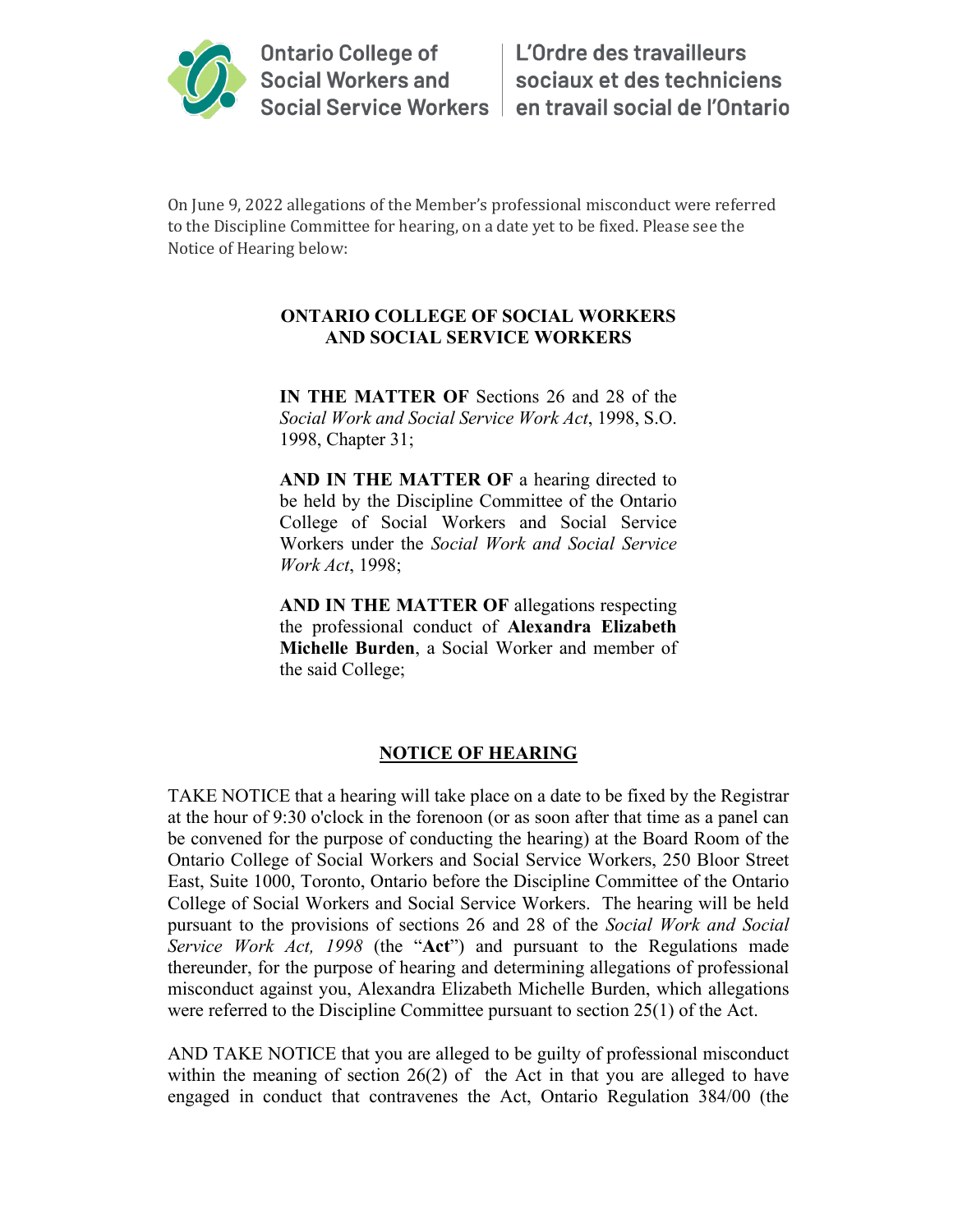"**Professional Misconduct Regulation**"), Schedule "A" to By-law No. 66 of the Ontario College of Social Workers and Social Service Workers, being the Ontario College of Social Workers and Social Service Workers Code of Ethics (the "**Code of Ethics**"), and Schedule "B" to By-law No. 66 of the Ontario College of Social Workers and Social Service Workers, being the Ontario College of Social Workers and Social Service Workers Standards of Practice Handbook (the "**Handbook**")<sup>[1](#page-1-0)</sup>.

## I. **The following are particulars of the said allegations:**

- 1. You are, and were at all times relevant to these allegations, a registered social worker with the Ontario College of Social Workers and Social Service Workers (the "**College**").
- 2. At all material times, you were practising social work in Kitchener, Ontario, at House of Friendship.
- 3. At all material times, you worked as a Housing Support Worker and/or Life Skills & Community Worker. Your role as a Housing Support Worker was to provide support and assist clients to maintain housing and develop a sense of home and belonging. Your role as a Life Skills & Community Worker was to support clients' inclusion and participation in the broader community.
- 4. On or about May 28, 2020, you began providing social work services to [the Client] (the "**Client**").
- 5. The Client was a vulnerable person who had sought assistance from you with respect to housing, employment, substance misuse and mental health issues.
- 6. As you were aware from the outset of the professional relationship, the Client struggled with a recent history of homelessness and substance misuse.

<span id="page-1-0"></span><sup>1</sup> By-law 24, as amended by By-law Nos. 32 and 48 and revoked effective July 1, 2008 by By-law 66, continues to apply to conduct which occurred prior to July 1, 2008.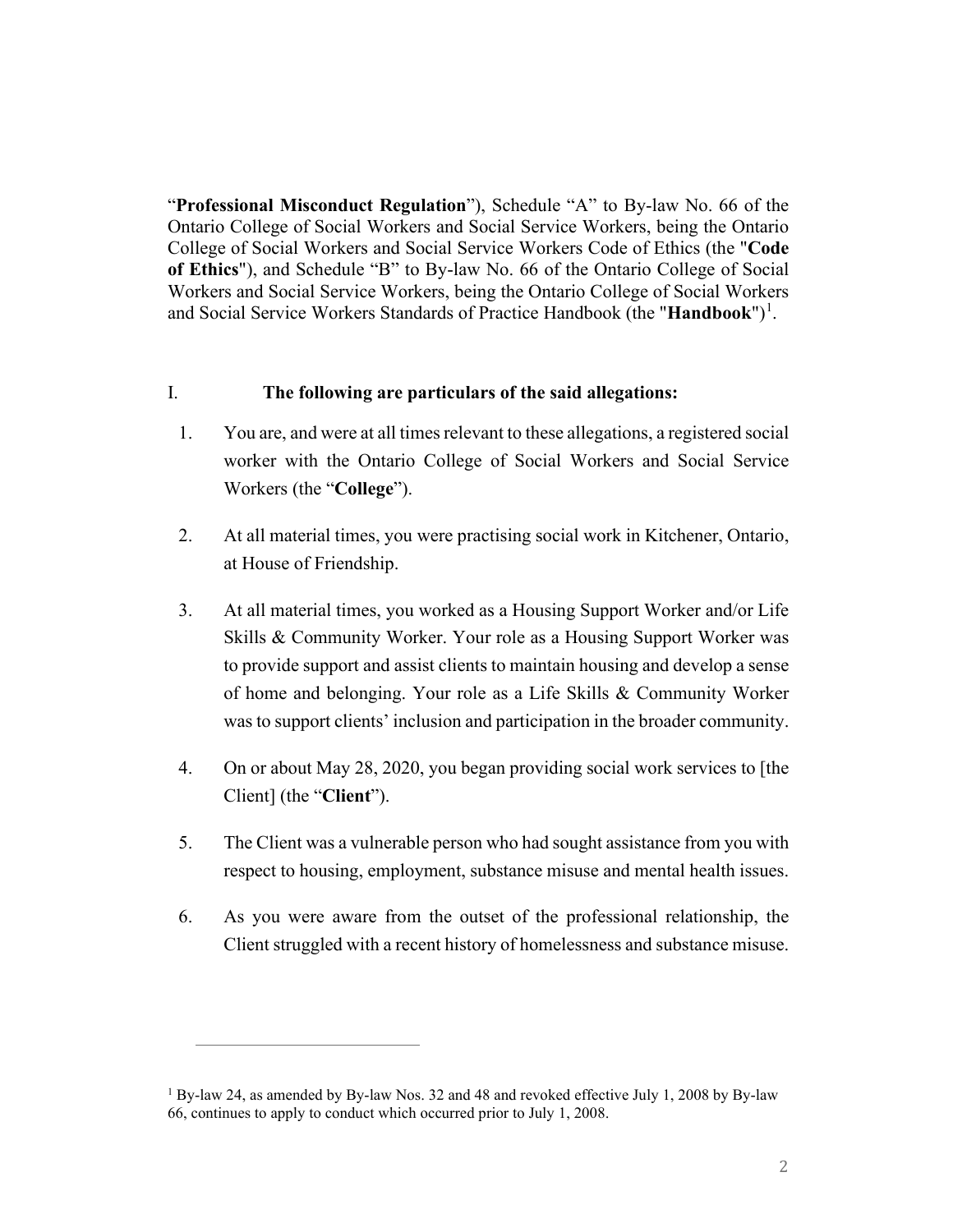- 7. During the period from approximately May 28, 2020 to December 3, 2020 you interacted with the Client either in person, and/or by text, email, or phone on at least 73 separate dates.
- 8. From approximately August 3, 2020 to December 8, 2020, you exchanged text messages with the Client which included extensive self-disclosure and dealt with topics of a personal nature.
- 9. As your interactions with the Client progressed, the Client began to experience personal and/or romantic feelings for you and the Client expressed those feelings to you by text message and/or in person. On approximately two occasions, the Client told you that he loved you and/or that he had feelings for you or words to that effect.
- 10. On or about December 8, 2020, your employer removed the Client from your caseload due to concerns with respect to boundary violations.
- 11. You were terminated by House of Friendship on December 6, 2021.
- 12. During the professional relationship with the Client, you engaged in a series of boundary crossing and/or boundary violation behaviours relating to the Client, in that you:
	- (a) attended the Client's apartment at [redacted] (where you worked), on a regular basis to socialize and/or spend time with the Client;
	- (b) saw the Client for extended periods of time during and/or outside of formal work hours;
	- (c) gave gifts to the Client including by purchasing cannabis or similar substances for the Client on at least one occasion and/or giving the Client money so that he could purchase cannabis or similar substances;
	- (d) accepted favours from the Client;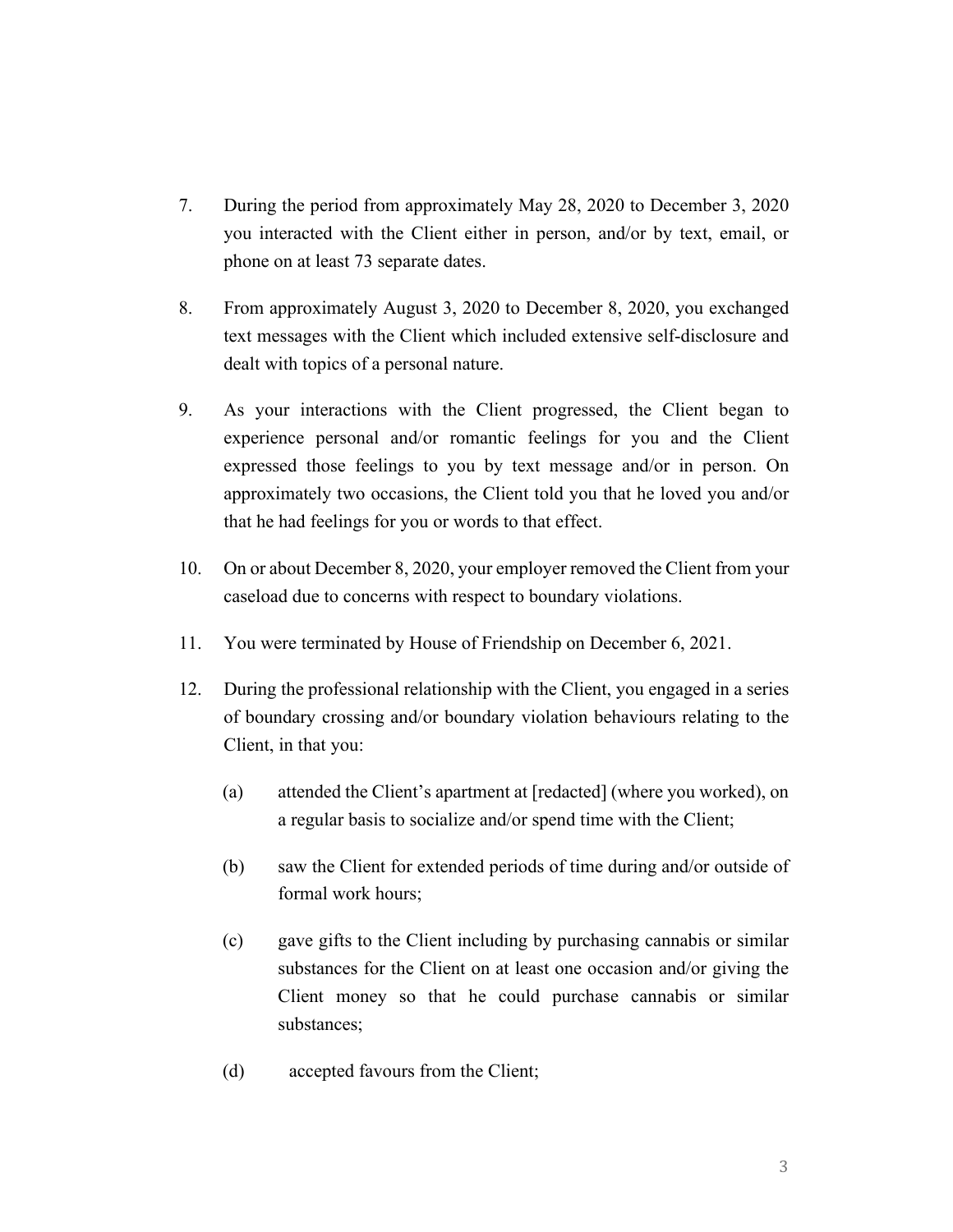- (e) exchanged texts with the Client of a personal nature, examples of which include:
	- i. "Need any more money?"
	- ii. "Don't you have any change or bottles you could take back to get some?"
	- iii. "Did you get weed?"
	- iv. "Hey I hope your night goes well. Sorry I wasn't the most helpful, I'm going to go home and sit in front of my happy light and hope the depression is sucked out of me by tomorrow";
	- v. "Man I need something that works, other than therapy because that's too expensive lol";
	- vi. "I am so sorry about last night. I should have just said I had a bad day…Like really bad... and that we'd talk tomorrow when I was ok. Honestly you know I've got your back regardless of any decisions you make and am here to support. I was upset last night and it had nothing to do with you so again I'm so sorry about that";
	- vii. [responding to reassurances from the Client] "Sir, I was not, but I appreciate your understanding lol. I'm gonna do better. I would not have reacted at all like that if other people hadn't annoyed me all day lol."
	- viii. "Lol even if they did switch me you'd be allowed to still talk to me you don't have to go completely off the map lol…" [to which the Client responded] "Obviously I'd still talk to you, just not anyone else. There'd be no point…"; and/or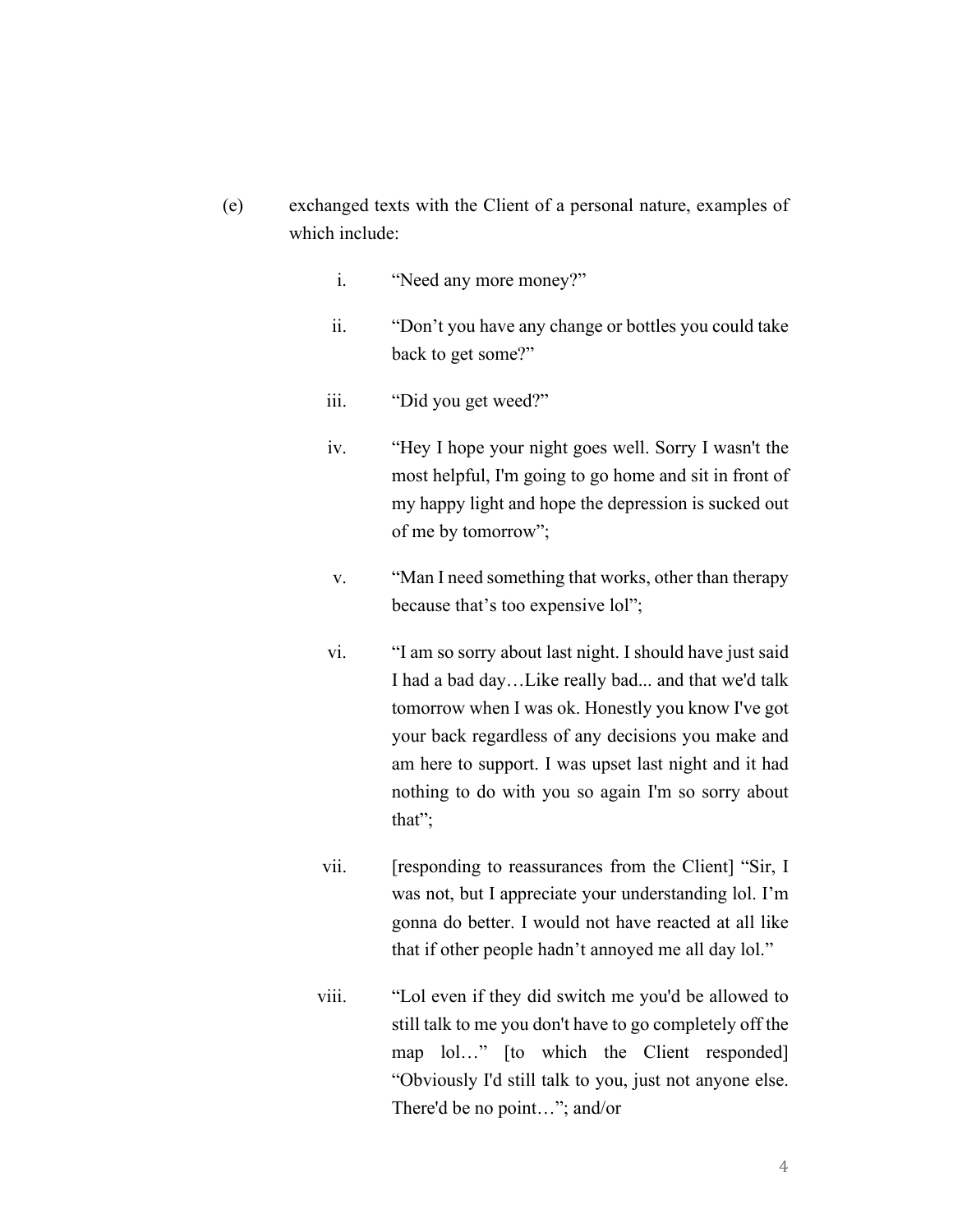- ix. "That's me. Unqualified but doing my best hahaha All of us really lol" [to which the Client responded] "That's bull. You're the best they'll ever have!" [to which the Member responded] "Lol no no all of us are unqualified for everything we just do our best haha";
- (f) disclosed personal details to the Client, including information related to your health and/or personal concerns about your employment situation;
- (g) disclosed information about the workplace and/or your colleagues to the Client;
- (h) advised the Client that you were still advocating to continue to provide services to the Client, notwithstanding that:
	- i. the Client had told you that he loved you, had feelings for you, or words to that effect; and/or
	- ii. your supervisor had advised you of her concerns with respect to your boundaries with the Client.
	- (i) failed to maintain awareness of your own emotional needs and/or reactions to the Client; and/or
	- (j) failed to seek timely supervision with respect to the increasing amount of time spent with the Client, and your communications with the Client.
- 13. During the professional relationship with the Client, you practised and provided social work services while in a conflict of interest, in that you failed to adequately address the Client's disclosure that he loved you or had feelings for you, or words to that effect. Instead, you continued to engage in text exchanges with the Client that were highly personal.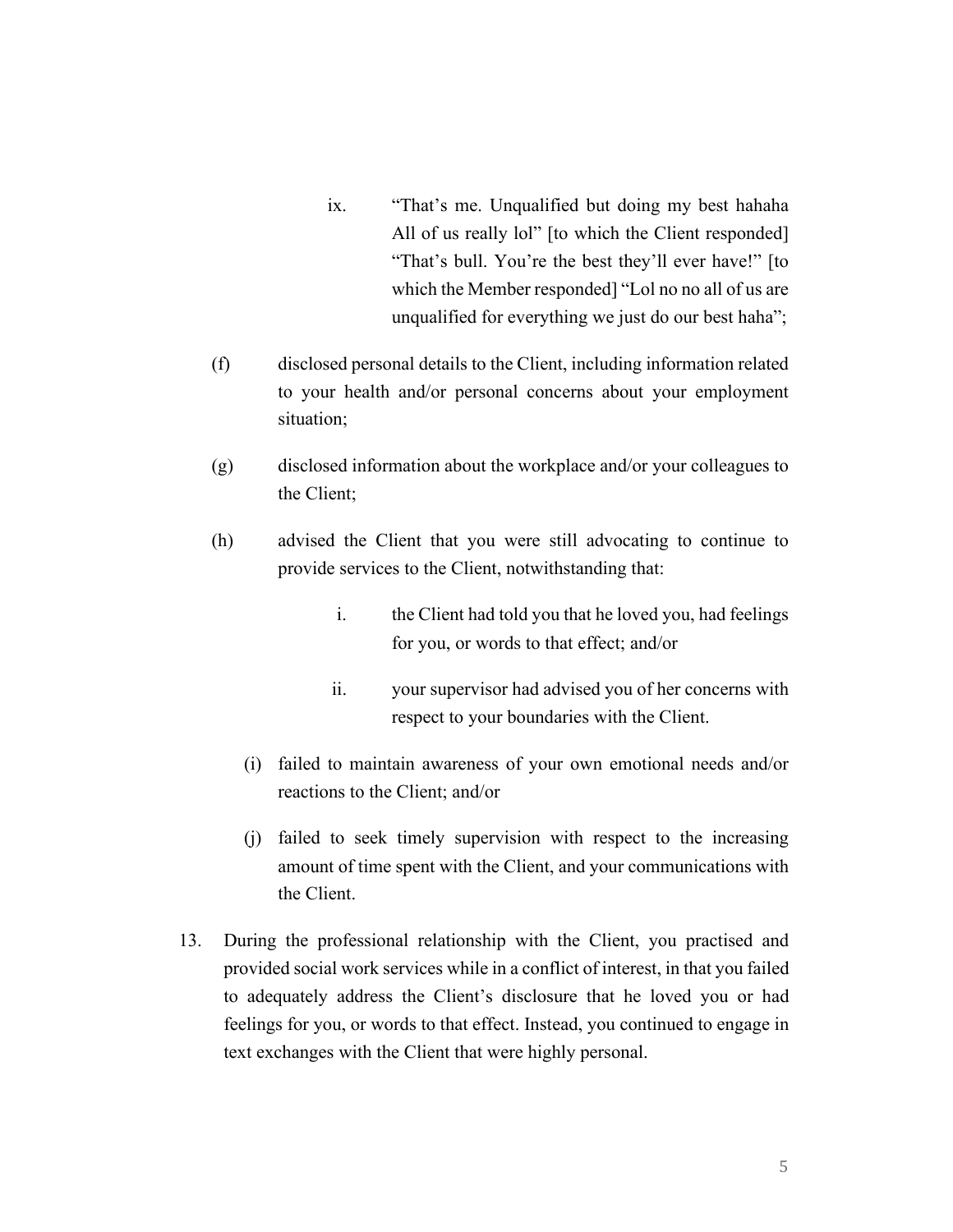14. During the professional relationship with the Client, you failed to document the full extent of your interactions with the Client, including the amount of time you spent with the Client during in-person meetings and/or the content, duration and/or timing of your communications with the Client, including (but not limited to) communications by text message.

## **II. It is alleged that by reason of engaging in some or all of the conduct outlined above, you are guilty of professional misconduct as set out in section 26(2)(a) and (c) of the** *Act***:**

- (a) violation of section 2.2 of the Professional Misconduct Regulation and Principle I of the Handbook (as commented on in Interpretations 1.5, 1.6 and 1.7) by failing to maintain awareness of your own values, attitudes and needs and how these impact your professional relationship with your client; by failing to distinguish your needs and interests from those of your client to ensure that your client's needs and interests remain paramount; by failing to maintain an awareness of and consideration of the purpose, mandate and function of your employment organization and how these impact on and limit your professional relationship with your client;
- (b) violation of sections 2.2 and 2.10 of the Professional Misconduct Regulation and Principle II of the Handbook (as commented on in Interpretations 2.1.5, 2.2, 2.2.1, 2.2.6 and 2.2.8) and Interpretations 8.4 and 8.4.1 by failing to engage in the process of self-review and evaluation of your practice and seek consultation when appropriate; by failing to establish and maintain clear and appropriate boundaries in professional relationships for the protection of your client; by engaging in a professional relationship that constituted a conflict of interest or in situations in which you ought reasonably to have known that the client would be at risk in any way; by failing to avoid conflicts of interest and/or dual relationships with your client that could impair your professional judgment or increase the risk of exploitation or harm to your client; by engaging in the practice of social work while under the influence of any substance, or while suffering from illness or dysfunction, which you knew or ought to have known impaired your ability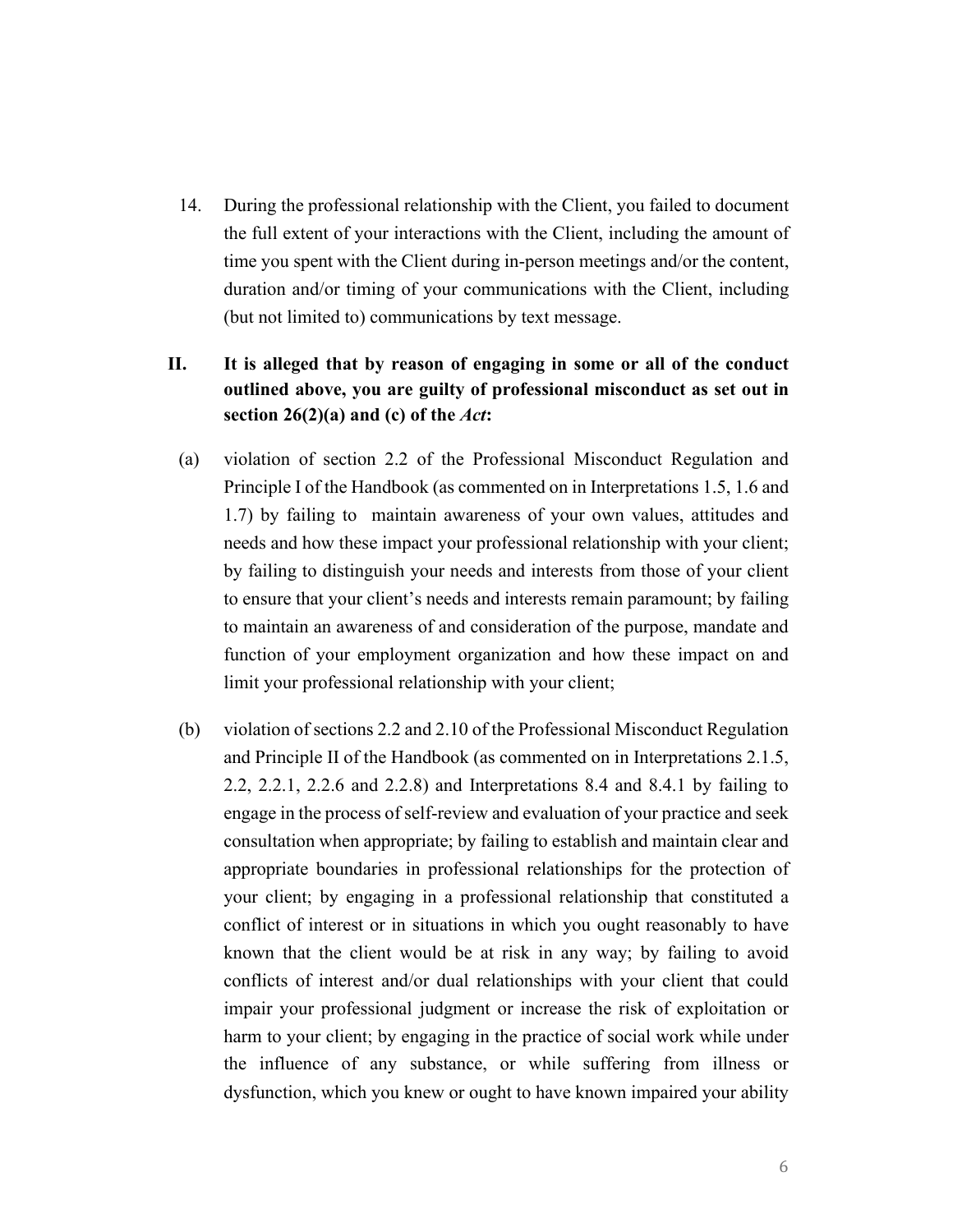to practise; by engaging in conduct in the practice of social work which could reasonably be perceived as reflecting negatively on the profession of social work; by failing to clearly state to your client that his behaviour was inappropriate by virtue of the professional relationship when your client initiated behaviour of a sexual nature; by failing to terminate the relationship with your client when the overtures or provocative sexual behaviour by the client towards you became intrusive to the professional relationship;

- (c) violation of section 2.2 and 2.9 of the Professional Misconduct Regulation and Principle III of the Handbook (as commented on in Interpretations 3.7 and 3.8) by failing to assume full responsibility for demonstrating that your client had not been exploited, coerced or manipulated intentionally or unintentionally where a personal relationship occurred with your client; by providing a service that you knew or ought reasonably to have known was not likely to benefit your client;
- (d) violation of section 2.2 and 2.20 of the Professional Misconduct Regulation and Principle IV of the Handbook (as commented on in Interpretation 4.1.1) by failing to record information in a manner that conforms with accepted service or intervention standards and protocols within the profession of social work, relevant to the services provided, and/or in a format that facilitates the monitoring and evaluation of the effects of the service/intervention, when you failed to fully and accurately document in the social work record your communications and interactions with your client;
- (e) violation of section 2.28 of the Professional Misconduct Regulation by contravening the Act or regulations or by-laws;
- (f) violation of Section 2.36 of the Professional Misconduct Regulation by engaging in conduct or performing an act relevant to the practice of the profession that, having regard to all circumstances, would reasonably be regarded by members as disgraceful, dishonourable or unprofessional.